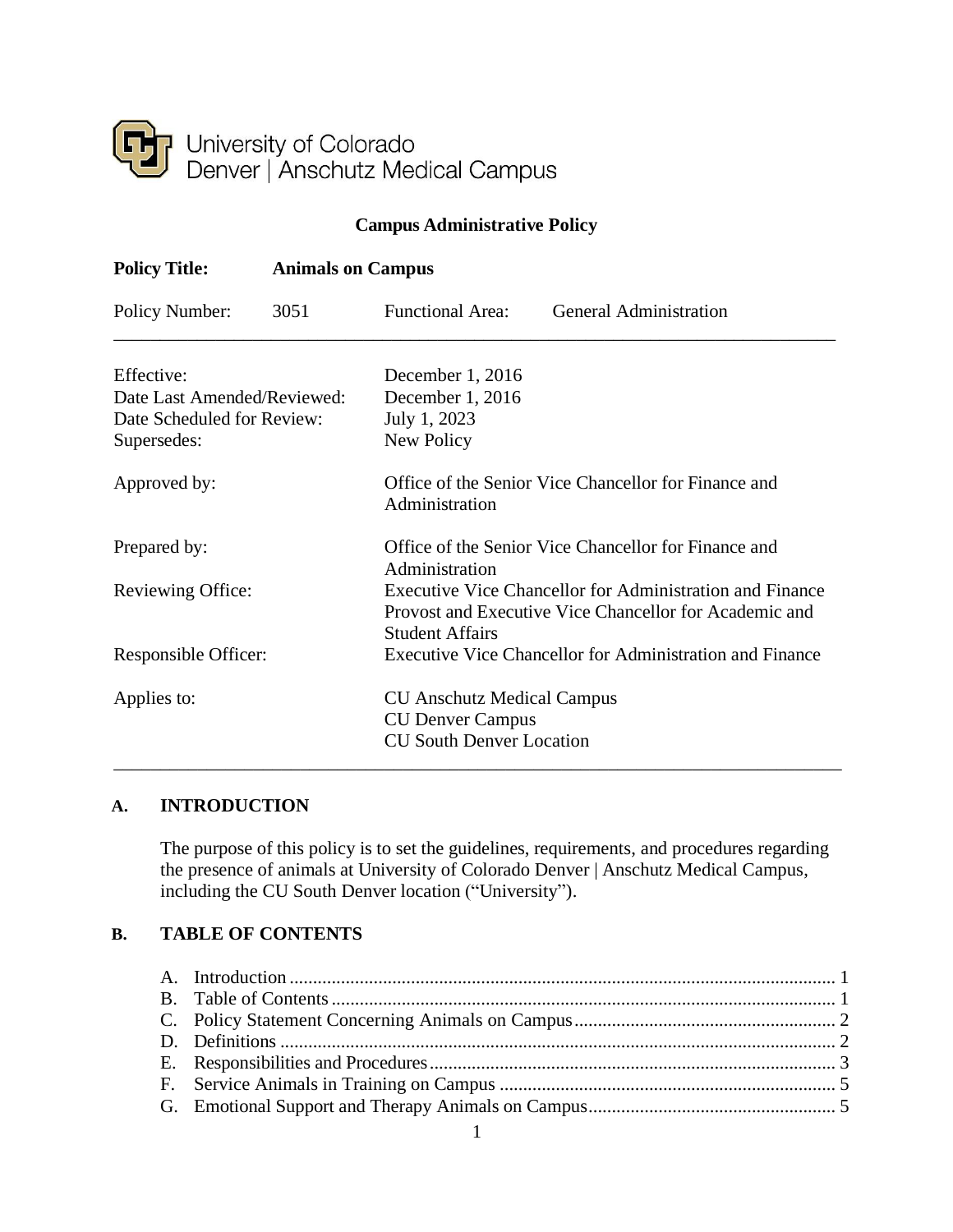### <span id="page-1-0"></span>**C. POLICY STATEMENT CONCERNING ANIMALS ON CAMPUS**

The University allows individuals to bring animals on University property in accordance with federal and state laws and in other situations subject to the rules outlined in this policy. At the same time, the University recognizes the health and safety risks potentially created by unrestrained animals on campus. This policy sets forth roles and responsibilities of employees, students, visitors, and applicants for admission or employment with the University who have the need to bring animals on campus.

# <span id="page-1-1"></span>**D. DEFINITIONS**

- 1. ADA Coordinator: an employee of the University responsible for providing information to and facilitating the reasonable accommodation process, pursuant to the American's with Disabilities Act ("ADA") for employees and applicants for employment.
- 2. Disability: with respect to an individual, a physical or mental impairment that substantially limits one or more major life activities of such an individual, a record of such an impairment, or being regarded as having such an impairment. The impairment may be permanent, chronic, or progressive. An impairment that is episodic or in remission is considered a disability under the ADAAA if the condition would substantially limit a major life activity when active.
- 3. Disability Services Director: an employee of the University whose purpose is to provide assistance to students with disabilities.
- 4. Emotional Support Animal: an animal that is necessary to afford a person with a disability an equal opportunity to use and enjoy a dwelling when there is an identifiable relationship or nexus between the person's disability and the assistance the animal provides.
- 5. Handler: person without a disability who is training a Service Animal.
- 6. Partner: person with a disability using a Service Animal.
- 7. Pet: an animal kept for ordinary use and companionship. A Pet is not considered a Service Animal, Service Animal in Training, Emotional Support Animal, Therapy Animal, or Research Animal.
- 8. Public Facilities: any property, including buildings, grounds, and equipment controlled by the University and open to the public.
- 9. Qualified Individual with a Disability: an individual with a disability who possesses the requisite skills, education, experience, and training for a position, and who can perform, with or without reasonable accommodation, the essential functions the individual desires or holds.
- 10. Reasonable Accommodation: a modification or adjustment to the job application process or the work environment enabling a qualified individual with a disability to be eligible for a position, perform the essential functions of a position, or enjoy the same benefits and privileges of employment as are enjoyed by similarly situated employees without disabilities. The University provides reasonable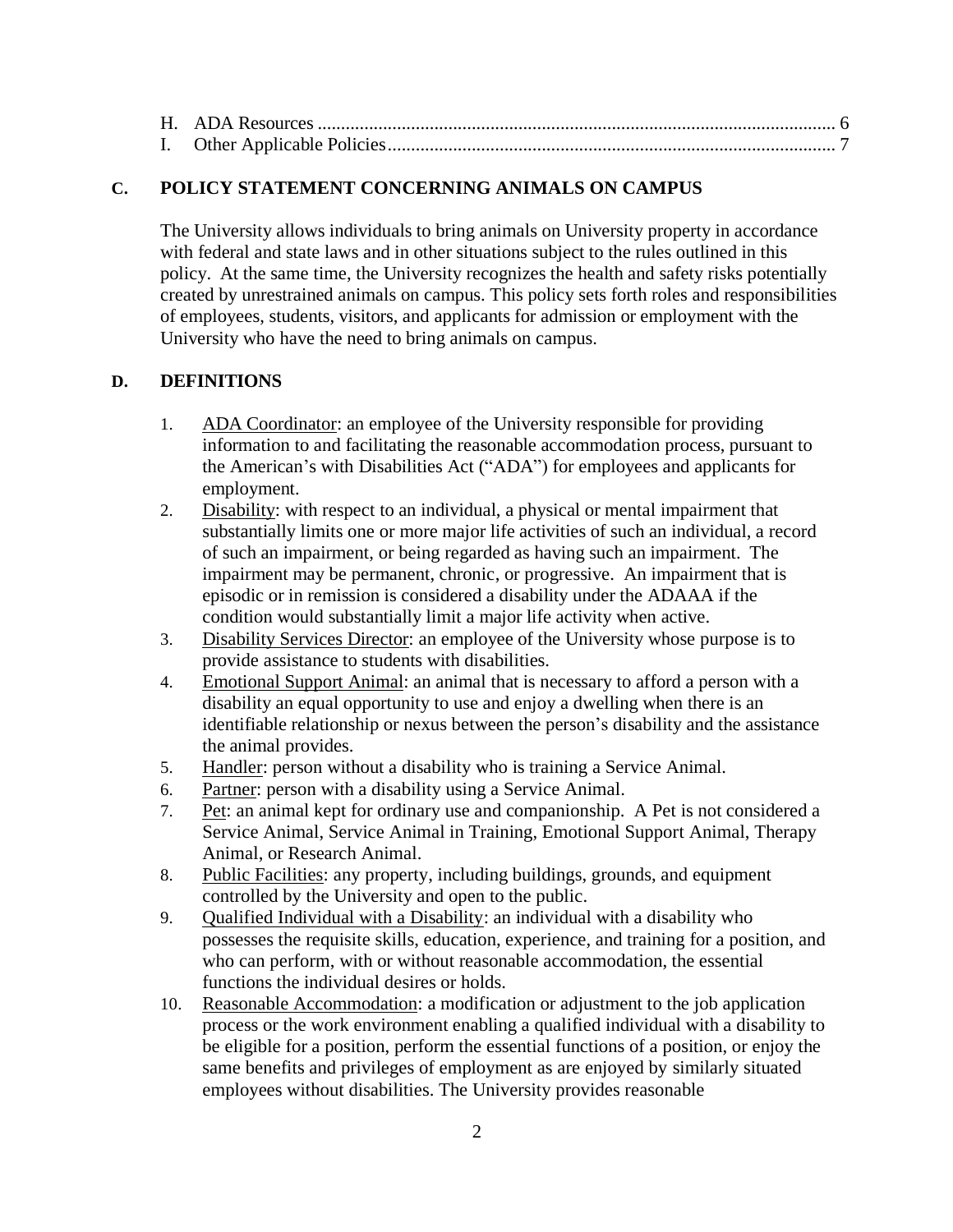accommodations to qualified individuals with a disability in order for them to enjoy equal benefits and privileges of work and to enable performance of the essential functions specified in the job description.

- 11. Research Animal: any animal that is covered under a University of Colorado Animal Care and Use Committee (IACUC) approved protocol. Research Animals are not Pets, Service Animals, Therapy Animals, or Emotional Support Animals unless part of a study approved by the IACUC. Their presence on campus is controlled by the Office of Laboratory Animal Research; the terms of the policy do not apply to those animals.
- 12. Service Animal: a dog, and in some specific instances a miniature horse, that has been individually trained to do work or perform tasks for an individual with a disability. The task(s) performed by the animal must be directly related to the person's disability.
- 13. Service Animal in Training: an animal engaged in training to become a Service Animal.
- 14. Therapy Animal: a trained animal that accompanies a licensed counselor or therapist to treatment sessions in order to deliver individualized animal assisted therapy interventions.

### <span id="page-2-0"></span>**E. RESPONSIBILITIES AND PROCEDURES**

### 1. Service Animal Qualifications

A Service Animal must be individually trained to do work or perform tasks for the benefit of an Individual with a Disability. The work or tasks performed must be directly related to the disability. Service Animals must be accompanied by a Partner at all times and the Partner must maintain control of the animal at all times.

The Service Animal must be current on vaccinations.

In situations where it is not obvious that the animal is a Service Animal, the University may ask:

- a) Is the animal a service animal required because of a disability?; and
- b) What work or task has the animal been trained to perform?

The University shall not require any documentation for the animal, require that the animal demonstrate its task, or inquire about the nature of the person's disability.

#### 2. Service Animal Care and Control Requirements

The care and supervision of a Service Animal is the responsibility of the Service Animal's Partner. Service Animals must be harnessed, leashed, or tethered, unless the device interferes with the Service Animal's work or the individual's disability prevents using these devices. In that instance, the Partner must maintain control of the animal at all times through voice, signal, or other effective controls.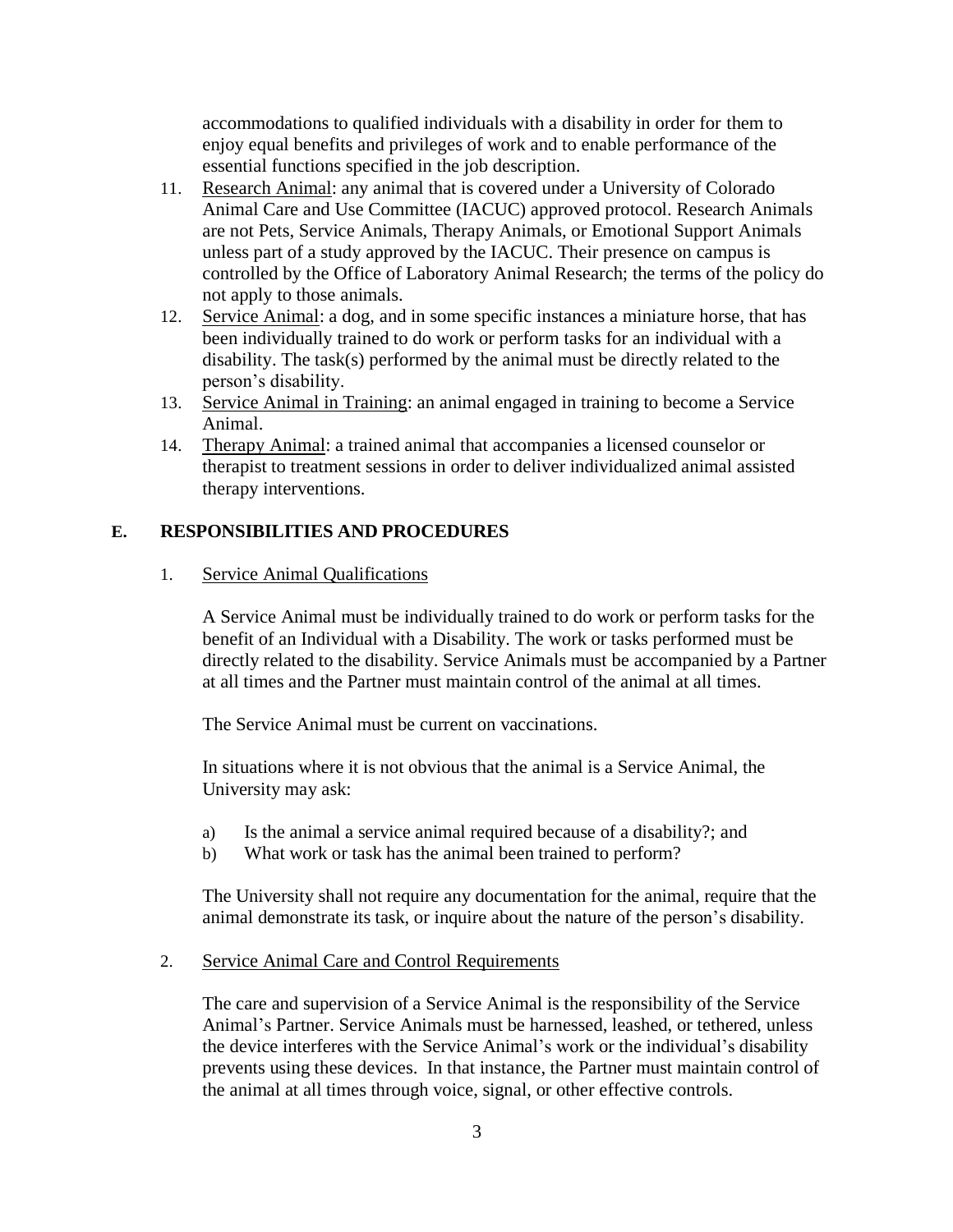The Partner is responsible for the cleanup of all animal waste; the University may designate animal waste areas.

The owner or individual with a disability who has control or custody of a service animal or the trainer of a service animal is liable for any damage to persons, premises, or facilities caused by the service animal or service animal in training.

#### 3. Removal of Service Animals from Campus

A University official may ask an individual with a disability to remove a Service Animal from campus if it is 1) out of control (i.e. biting or attempting to bite, vocalizing, running around, jumping at or on people) or disruptive and the Handler does not take effective action to control it; or 2) the animal is not housebroken. Circumstances leading to removal will be reviewed on a case-by-case basis. In the event the University properly excludes a Service Animal, it must provide the Handler the opportunity to participate in the service, program, or activity without having the Service Animal present.

#### 4. Employees and Service Animals on Campus

Qualified employees with a disability who require a Service Animal as a Reasonable Accommodation, as defined by the Americans with Disabilities Act, in a University office or other facility not open to the general public may bring their Service Animal to their place of employment. The employee may register the Service Animal with the ADA Coordinator in advance of the Service Animal coming on campus or other University facility.

### 5. Students and Service Animals on Campus

A student with a disability, who requires a Service Animal in an academic setting, should register with the Office of Disability Resources & Services. After verification of the disability and Service Animal is complete, the disability staff will provide documentation for the student to present to their faculty. In addition, the disability staff are available to assist with providing access to resources, information, and advocacy.

#### 6. Visitors and Service Animals on Campus

Visitors with Service Animals may access all public facilities, with the exception of areas where the policy specifically prohibits Service Animals.

#### 7. Extent of and Restrictions on Service Animal Access

The University may prohibit or otherwise restrict the access of Service Animals in certain University facilities due to health or safety restrictions or concerns, where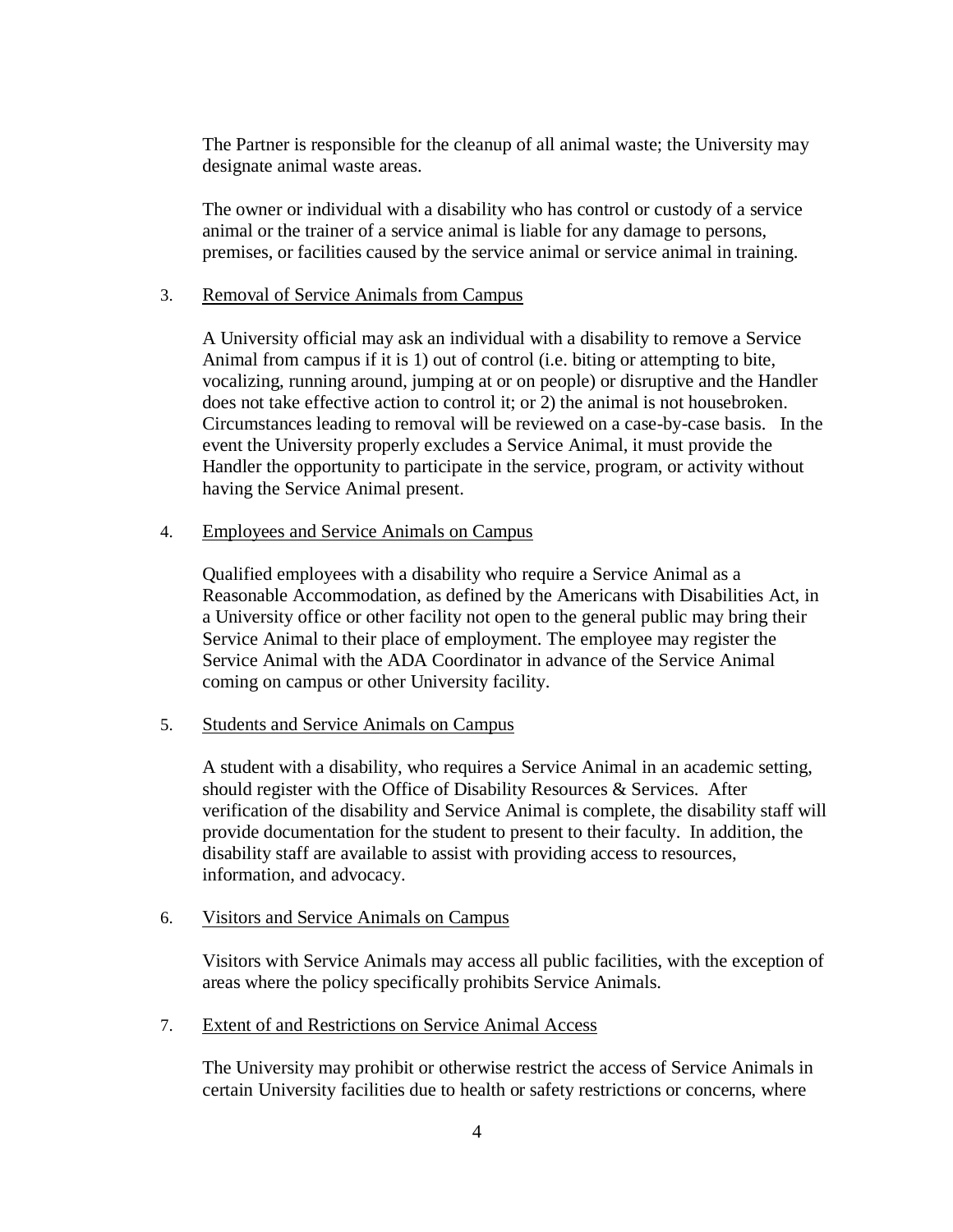the presence of a Service Animal may compromise the integrity of certain research, or otherwise fundamentally alter a program or activity or may put the animal at risk. Each request for access will be evaluated on a case-by-case basis by the ADA Coordinator or Disability Services Director.

Service Animals may be restricted from the following areas:

- Food preparation areas;
- Research laboratories;
- University Animal Care Facilities
- Mechanical rooms or custodial closets such as boiler rooms, facility equipment rooms, electrical closets, elevator control rooms, and similar spaces;
- Areas where personal protective clothing or equipment are necessary;
- Areas where there is a danger to the Service Animal such as classrooms or wood/metal/machine shops, where there are sharp metal cuttings or other sharp objects on the floor or protruding from a surface, where there is hot material on the floor (e.g. molten metal or glass), where there is a high level of dust, where there are harmful chemicals or materials, or where there is moving machinery.

#### 8. Conflicting Disabilities

Individuals with medical issues aggravated due to the presence of other's Service Animals should contact the Office of Disability Resources and Services (student) or the ADA Coordinator (employee). The Office of Disability Resources and Services or the ADA Coordinator will resolve any conflict in a timely manner and will consider the conflicting needs and/or accommodations of all individuals involved.

### <span id="page-4-0"></span>**F. SERVICE ANIMALS IN TRAINING ON CAMPUS**

A trainer of a Service Animal, or an individual with a disability accompanied by an animal that is being trained to be a service animal, may have has the right to be accompanied by the service animal in training at the University. The rules applicable to Service Animals equally apply to Service Animals in Training. The presence of the Service Animal in training may not interfere with the trainer's responsibilities to the University.

Employees requesting to bring a Service Animal in Training to the workplace should speak with Human Resources prior to bringing the animal to campus.

### <span id="page-4-1"></span>**G. EMOTIONAL SUPPORT AND THERAPY ANIMALS ON CAMPUS**

**Emotional Support Animals** are not permitted in University facilities. Students requesting to keep an Emotional Support Animal in their Campus Village Apartment must work with the facility to determine under what circumstances the animal is allowed.

**Therapy Animals** are permitted in University public facilities to the extent that they are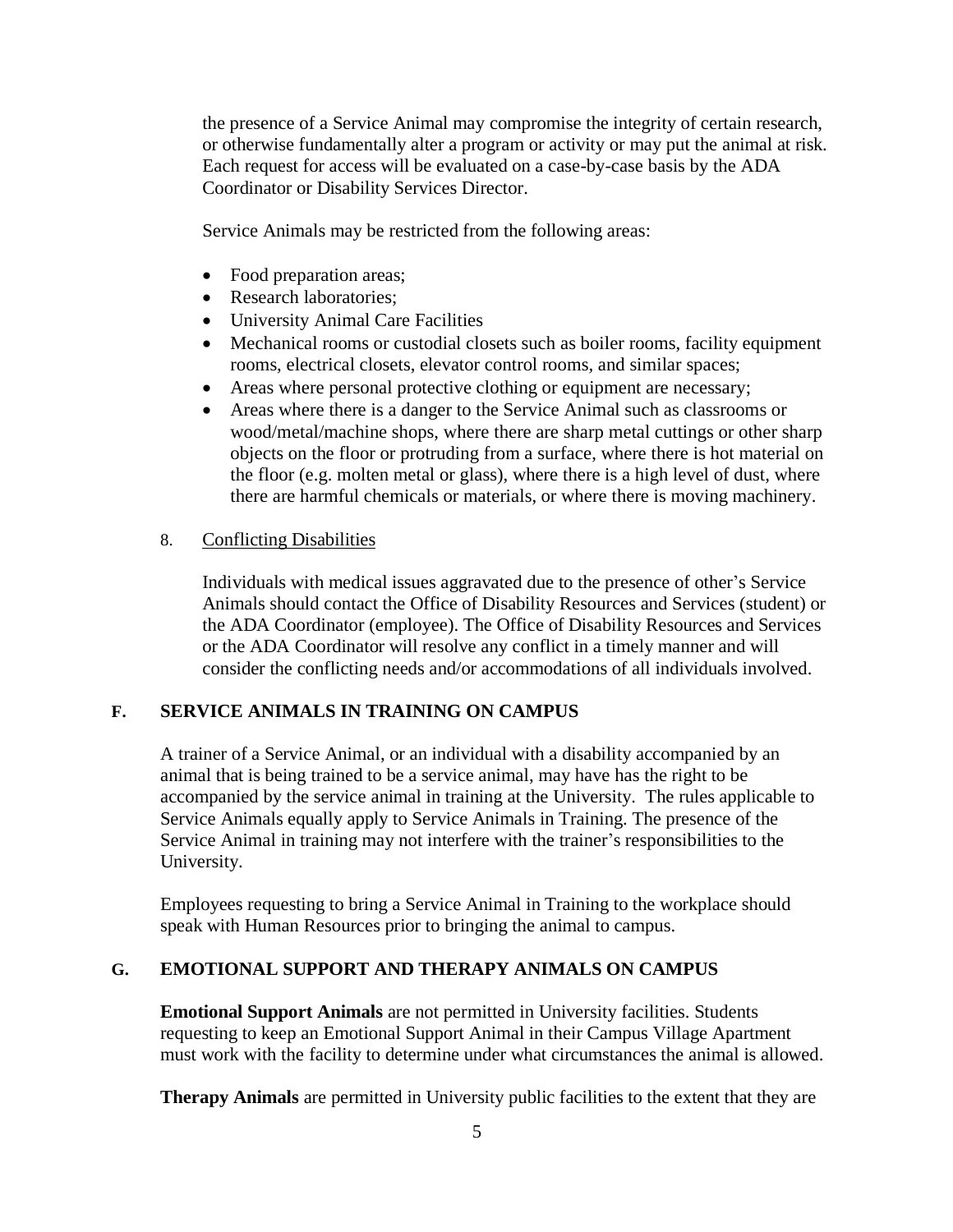accompanied by a trained therapist or counselor and are being used solely for the purpose of individualized or group assisted animal therapy ("AAT"). The trained therapist or counselor must request permission from the University prior to bringing the animal on campus and follow all campus requirements regarding third party use of facilities. The rules outlined above regarding Service Animals apply to Therapy Animals. Therapy Animals must:

- 1. Have completed a training program, acceptable to the University, prior to engaging in any therapy services.
- 2. Be seen by a veterinarian, the cost of which is paid by the animal's owner, twice yearly and provide to the University evidence of current vaccinations.
- 3. Be caged in an appropriate crate at all times that the animal cannot be physically present with the Handler.

The Therapist or Counselor must:

- 1. Accept complete financial responsibility for the animal.
- 2. Obtain informed consent from each patient who will be seen by the Therapy Animal.
- 3. Maintain control of the animal at all times.
- 4. Develop a plan to remove the animal whenever the circumstances of the therapy session require removal.
- 5. Require that the patient wash their hands after coming into contact with the Therapy Animal.
- 6. Attend to the needs of the animal including, but not limited to, allowing the Therapy Animal regular breaks from the sessions, taking the animal outside to designated areas to eliminate, and providing water when necessary.

In addition to the prohibited locations in section  $D(7)$ , the Therapy Animal may be further restricted by the clinical sites of practice.

Therapists and Counselors wishing to incorporate Therapy Animals into their practice must inform the University, by contacting the Institutional Animal Care and Use Committee at iacuc@ucdenver.edu. The request will then be forwarded to the Campus Animal Committee who will review and meet with the Therapist or Counselor to outline additional requirements, if any.

#### <span id="page-5-0"></span>**H. ADA RESOURCES**

If you are a student at the Downtown Campus and need to make an application for accommodations or need information regarding the ADA and Service Animals policy, contact the Office of Disability Resources and Services at Disability Services Coordinator at (303) 315-3510 or by mail to CB 118 P.O. 173364 Denver, CO 80217-3364.

If you are a student at the Anschutz Medical Campus and need to make an application for accommodations or need information regarding the ADA and Service Animals policy, contact the Office of Disability Resources at (303) 724-5640 or by mail at Building 500, Room Q20- EG 305 13001 E. 17th Place, A010 Aurora, CO 80045.